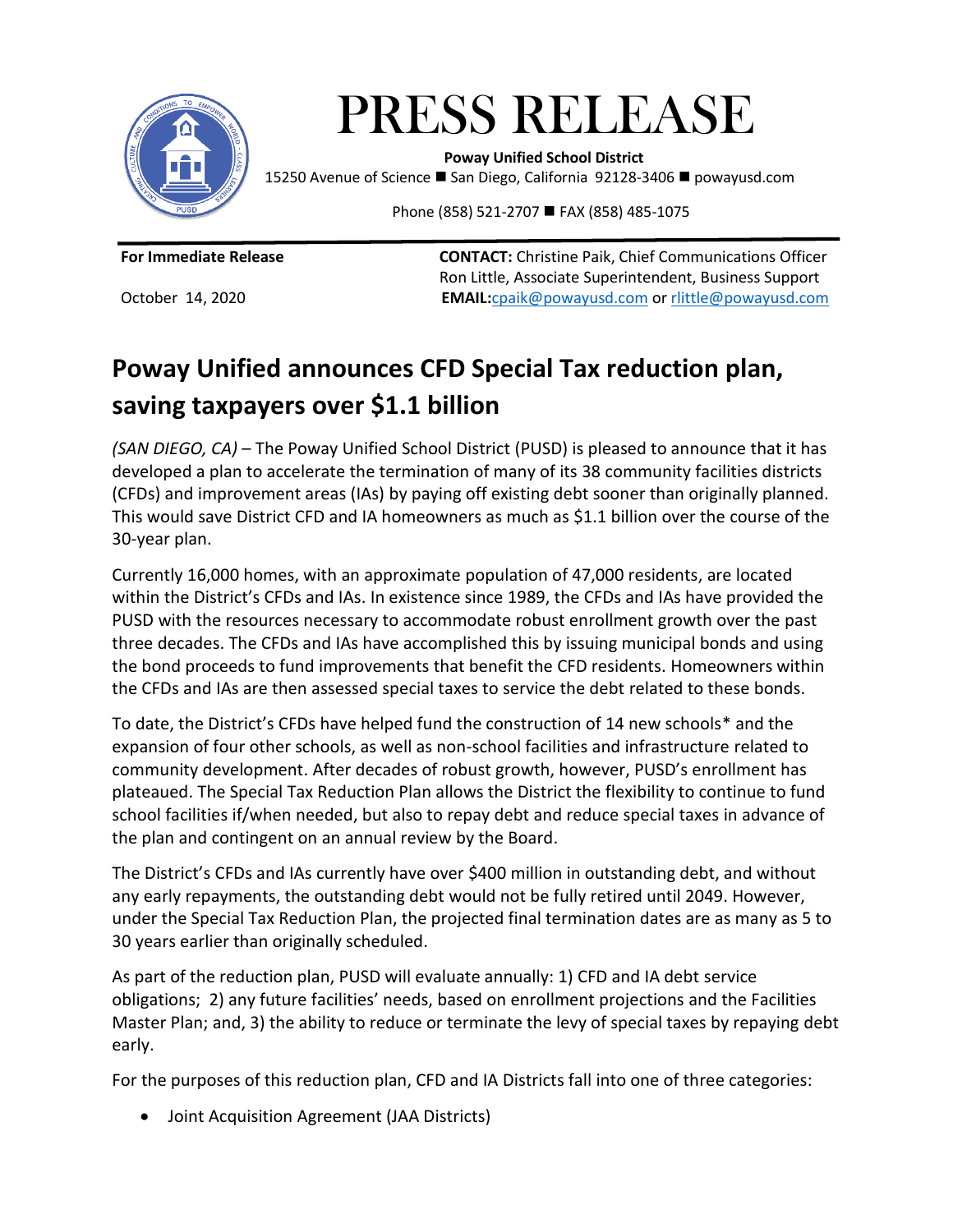- Certificates of Participation IAs (COP Districts)
- Available Surplus District (Surplus Districts)

| <b>District</b>   | <b>Final Maturity</b><br>of Senior<br><b>Bonds</b> | <b>Par Optional</b><br><b>Call Date</b> | <b>Projected</b><br><b>Call Date</b> | <b>Projected</b><br><b>Special Tax</b><br><b>Savings</b> | <b>Projected</b><br><b>Years</b><br><b>Prepaid</b> |
|-------------------|----------------------------------------------------|-----------------------------------------|--------------------------------------|----------------------------------------------------------|----------------------------------------------------|
| CFD No. 2         | 9/1/2028                                           | 9/1/2025                                | 9/1/2025                             | \$40,323,968                                             | 17 Years                                           |
| CFD No. 4         | 9/1/2031 and<br>9/1/2042                           | 9/1/2023 and<br>9/1/2026                | 9/1/2031                             | 38,041,278                                               | 16 Years                                           |
| CFD No. $6^{(1)}$ | 9/1/2035 and<br>9/1/2036                           | 9/1/2022 and<br>9/1/2025                | 9/1/2032                             | 155,763,856                                              | 11 Years                                           |
| CFD No. 8 IA B    | 9/1/2028                                           | 9/1/2026                                | 9/1/2027                             | 3,814,777                                                | 6 Years                                            |
| CFD No. 9         | 9/1/2028                                           | 9/1/2026                                | 9/1/2028                             | 3,478,379                                                | 15 Years                                           |
| CFD No. 10        | 9/1/3032                                           | 9/1/2026                                | 9/1/2030                             | 69,390,443                                               | 17 Years                                           |
| CFD No. 12        | 9/1/2032 and<br>9/1/2042                           | 9/1/2023 and<br>9/1/2026                | 9/1/2029                             | 29,170,832                                               | 15 Years                                           |
| CFD No. 13        | 9/1/2042                                           | 9/1/2023                                | 9/1/2026                             | 43,012,491                                               | 23 Years                                           |
| CFD No. 14        | 9/1/2036                                           | 9/1/2025                                | 9/1/2033                             | 121,578,326                                              | 18 Years                                           |
| CFD No. 15        | N/A                                                | N/A                                     | 9/1/2023                             | 133,068,643                                              | 34 Years                                           |
| <b>Total</b>      |                                                    |                                         |                                      | \$637,642,994                                            |                                                    |

Below is a summary of the special tax reduction plan for each of the JAA District's senior bonds

Below is a summary of the special tax reduction plan for each COP District's senior bonds

| <b>District</b> | <b>Final Maturity</b><br>of Senior<br><b>Bonds</b> | <b>Par Optional</b><br><b>Call Date</b> | <b>Projected</b><br><b>Call Date</b> | <b>Projected</b><br><b>Special Tax</b><br><b>Savings</b> | <b>Projected</b><br><b>Years</b><br><b>Prepaid</b> |
|-----------------|----------------------------------------------------|-----------------------------------------|--------------------------------------|----------------------------------------------------------|----------------------------------------------------|
| CFD No. 6 IAA   | 9/1/2033                                           | 9/1/2026                                | 9/1/2032                             | \$9,154,948                                              | 5 Years                                            |
| CFD No. 6 IA B  | 9/1/2036                                           | 9/1/2025                                | 9/1/2034                             | 22,786,798                                               | 6 Years                                            |
| CFD No. 6 IAC   | 9/1/2042                                           | 9/1/2026                                | 9/1/2040                             | 6,345,983                                                | 7 Years                                            |
| CFD No. 10 IA A | 9/1/2031                                           | 9/1/2026                                | 9/1/2031                             | 7,991,965                                                | 6 Years                                            |
| CFD No. 10 IA B | 9/1/2031                                           | 9/1/2026                                | 9/1/2031                             | 4,797,155                                                | 6 Years                                            |
| CFD No. 10 IA C | 9/15/2033                                          | 9/15/2023                               | 9/15/2032                            | 2,856,147                                                | 7 Years                                            |
| CFD No. 10 IA D | 9/15/3032                                          | 9/15/2023                               | 9/15/2032                            | 3,467,791                                                | 6 Years                                            |
| CFD No. 10 IA E | 9/15/2032                                          | 9/15/2023                               | 9/15/2032                            | 4,121,197                                                | 6 Years                                            |
| CFD No. 10 IA F | 9/1/2041                                           | 9/1/2026                                | 9/1/2039                             | 1,756,311                                                | 8 Years                                            |
| CFD No. 11 IAA  | 9/15/2034                                          | 9/15/2023                               | 9/15/2033                            | 13,520,905                                               | 11 Years                                           |
| CFD No. 11 IA B | 9/15/2035                                          | 9/15/2024                               | 9/15/2034                            | 12,369,786                                               | 12 Years                                           |
| CFD No. 14 IAA  | 9/1/2036                                           | 9/1/2025                                | 9/1/2035                             | 99,263,241                                               | 16 Years                                           |
| <b>Total</b>    |                                                    |                                         |                                      | \$188,432,227                                            |                                                    |

Below is the reduction plan for each of the Surplus Districts: